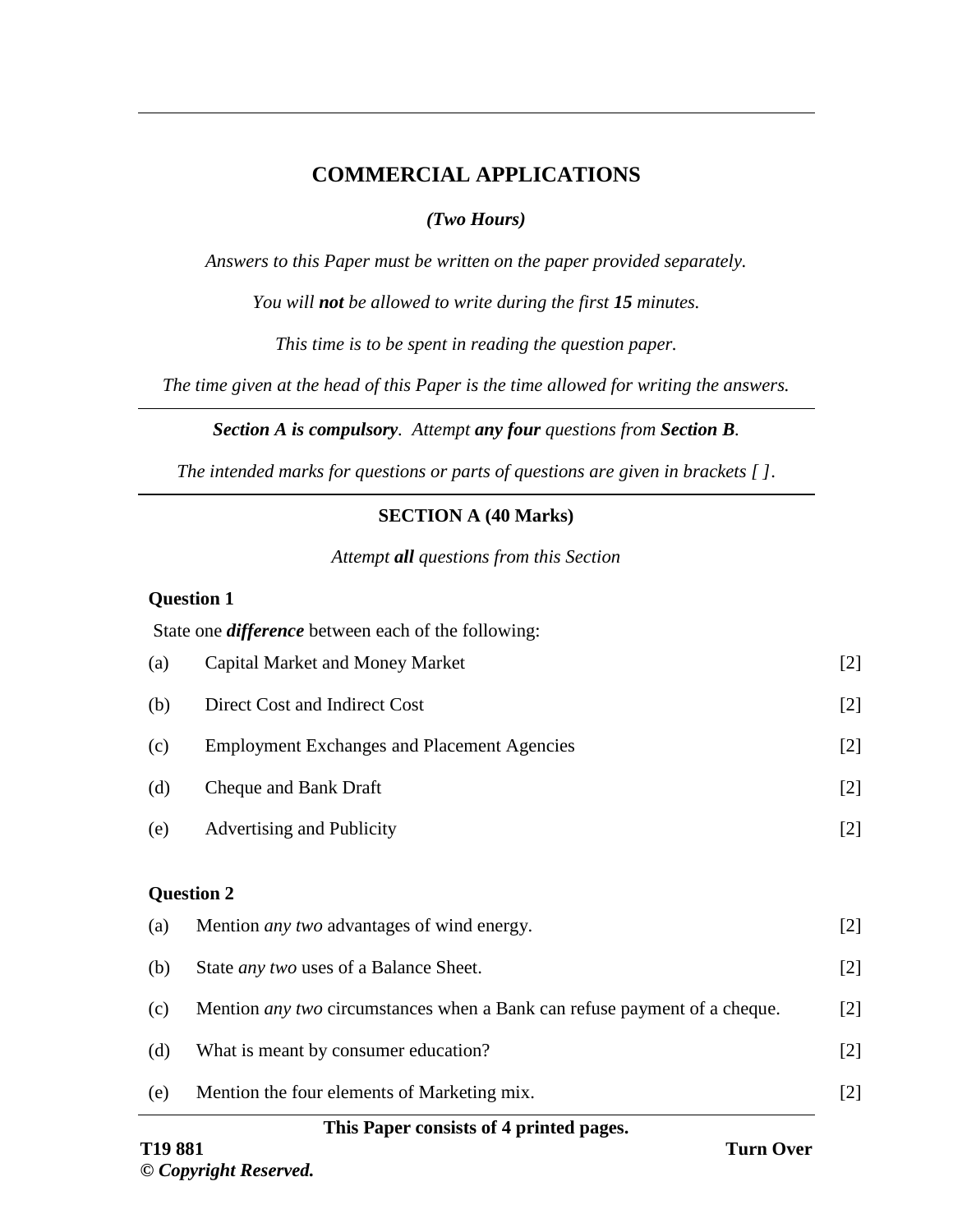## **Question 3**

| (a) | What is <i>food adulteration</i> ? Give an example.                     | [2]               |
|-----|-------------------------------------------------------------------------|-------------------|
| (b) | State the importance of 'persuasion' as an element of Public Relations. | [2]               |
| (c) | Explain two advantages of opening a bank account.                       | [2]               |
| (d) | What is meant by parity pricing?                                        | $\lceil 2 \rceil$ |
| (e) | What do you mean by Office and Administrative Overhead?                 |                   |

## **Question 4**

Give a reason either *for* or *against* each of the following statements:

| (a) Human Resource Management is a challenging function.                        |                   |  |  |
|---------------------------------------------------------------------------------|-------------------|--|--|
| (b) Every transaction has two effects. (answer with reference to the Concept of | $\lceil 2 \rceil$ |  |  |

- Accounting)
- (c) Ethics has no role in Public Relations. [2]
- (d) Today's Marketing Concept is known as Consumer Oriented Concept. [2]
- (e) A distribution channel serves as a link between producers and consumers. [2]

#### **SECTION B (60 Marks)**

*Attempt any four questions from this Section* 

## **Question 5**

| (a) Explain the maturity stage and abandonment stage of product life cycle.   |            |  |  |  |
|-------------------------------------------------------------------------------|------------|--|--|--|
| (b) Explain three professional and two social significances of Human Resource | <b>151</b> |  |  |  |
| Management.                                                                   |            |  |  |  |

(c) Explain any two lending money functions of the commercial bank. [5]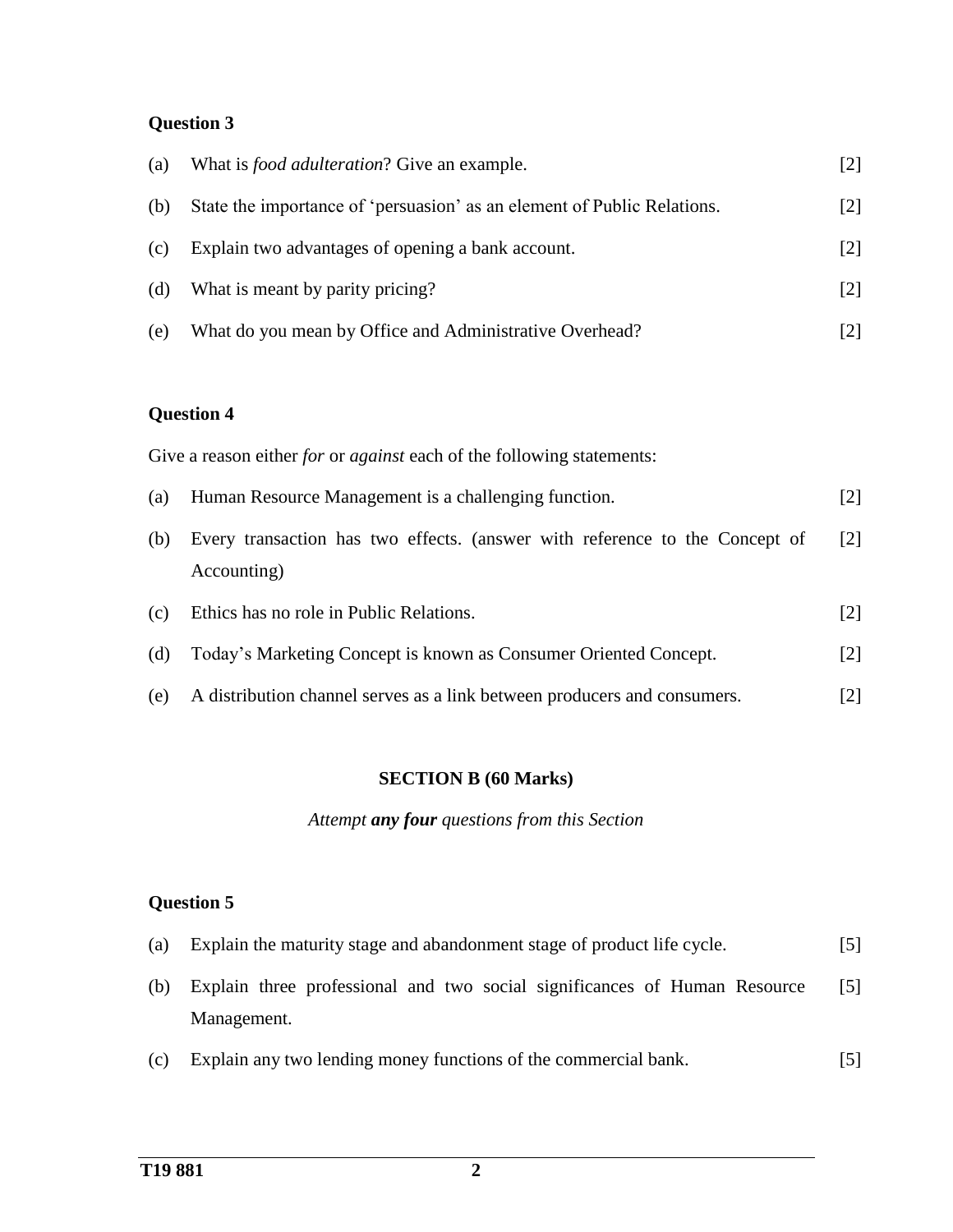#### **Question 6**

| (a) | Explain <i>any two</i> types of interviews that are used in selection of employees. | $\lceil 5 \rceil$ |
|-----|-------------------------------------------------------------------------------------|-------------------|
| (b) | Discuss employee relations and government relations on the basis of scope of        | $\lceil 5 \rceil$ |
|     | public relations.                                                                   |                   |
| (c) | Explain any five features of Income and Expenditure account.                        | [5]               |
|     |                                                                                     |                   |

#### **Question 7**

| (a) | Discuss the Sales oriented stage and Product oriented stage of marketing. | [5]               |
|-----|---------------------------------------------------------------------------|-------------------|
| (b) | Explain Product advertising and Informative advertising.                  | $\lceil 5 \rceil$ |
| (c) | Explain the first five steps in personal selling.                         | 5                 |

#### **Question 8**

| (a) | Write short notes on: |                                                                      | [5]               |
|-----|-----------------------|----------------------------------------------------------------------|-------------------|
|     | (i)                   | <b>Business Entity Concept</b>                                       |                   |
|     | (11)                  | Going Concern Concept                                                |                   |
| (b) |                       | Explain any two types of consumer products with examples.            | 151               |
| (c) |                       | Explain any five procurement functions of Human Resource Management. | $\lceil 5 \rceil$ |

## **Question 9**

#### **Case Study**

Ryan Ltd took the following steps in the beginning of this year to widen its consumer base. It expanded the business operations to cover international markets and within India, it focused on Delhi. It repositioned itself as a FMCG company, offering a wide range of Modern Electronic items, and moved away from traditional marketing to non-traditional marketing. The company focused on quality control and publicity. It also introduced new advertisements featuring film stars and sports personalities. It undertook various brand promotion methods.